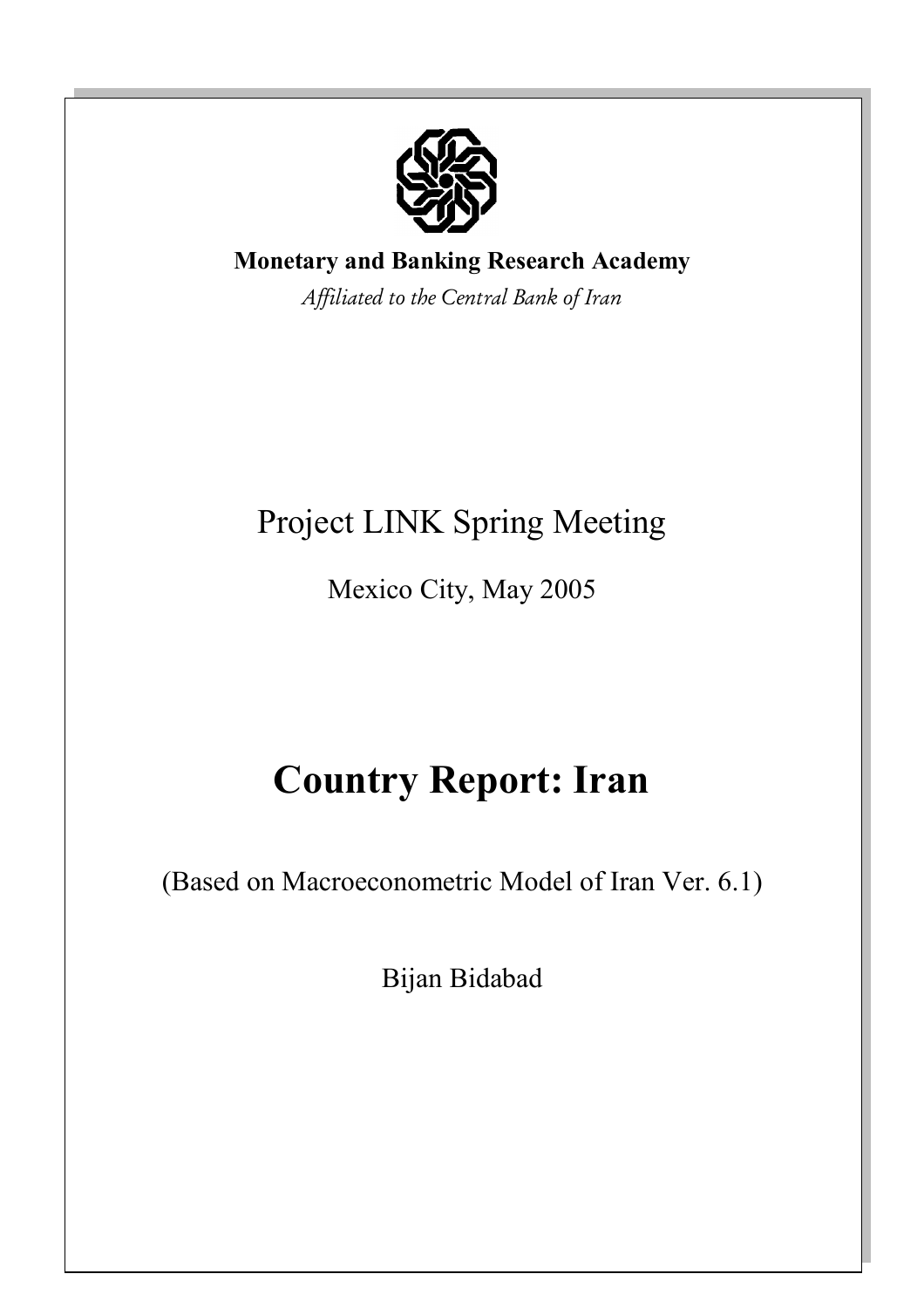## **Country Report: Iran**

(Based on Macroeconometric Model of Iran Ver. 6.1)

*Project LINK Spring Meeting, Mexico City, May 2005* 

# Bijan Bidabad<sup>1</sup>

# **1. Recent Trends**

In a major step to reform the economy, Iran's  $3<sup>rd</sup>$  development plan (2000-2004) is aimed for structural reforms in Iran's economy. Partial privatization of financial markets, balanced government budget, establishment of foreign exchange reserve fund/account (to stabilize the economy from oil price fluctuations), unification of exchange rate, and movement from fixed to managed float exchange rate system, revision of direct tax law to lower tax rates and indirect levies integration scheme, revising foreign investment protection and inducement law, abolition of export surrender requirement (deposit), removal of some non-tariff foreign trade barriers and changing the government budget book keeping to  $GFS<sup>2</sup>$  standards, strengthening the capital market (stock exchange), expansion of financial sector, and taking some steps in privatization of government's companies are the main reforms of the  $3<sup>rd</sup>$ development plan. However, the economy is in a more stable position and in a better position for economic growth with the help of the higher oil revenues.

Accordingly, the average rate of GDP growth for the period of 2000-2003 was equal to 5.5%. The average inflation rate was 13.8% which is nearly half of the second development plan average. The following tables show the main macroeconomic variables after the revolution period.

<sup>1</sup> Research professor of economics

Monetary and Banking Research Academy (MBRA), Affliated to Central Bank of Iran. No. 189, Pasdaran Ave., Zarrabkhaneh, P.O. Box: 16765-1654 Tehran, I.R. of Iran. Tel.: (98.21) 2850456, 2855607-8, 2850041, 2850070 Fax: (98.21) 2850457 Email: [bijan-bidabad@mbra-cbi.org](mailto:bijan-bidabad@mbra-cbi.org) , [bijan\\_bidabad@msn.com](mailto:bijan_bidabad@msn.com)  <http://www.mbra-cbi.org> , [http://www.geocities.com/bijan\\_bidabad/](http://www.geocities.com/bijan_bidabad/)

<sup>&</sup>lt;sup>2</sup> Government Financial Statistics developed by International Monetary Fund.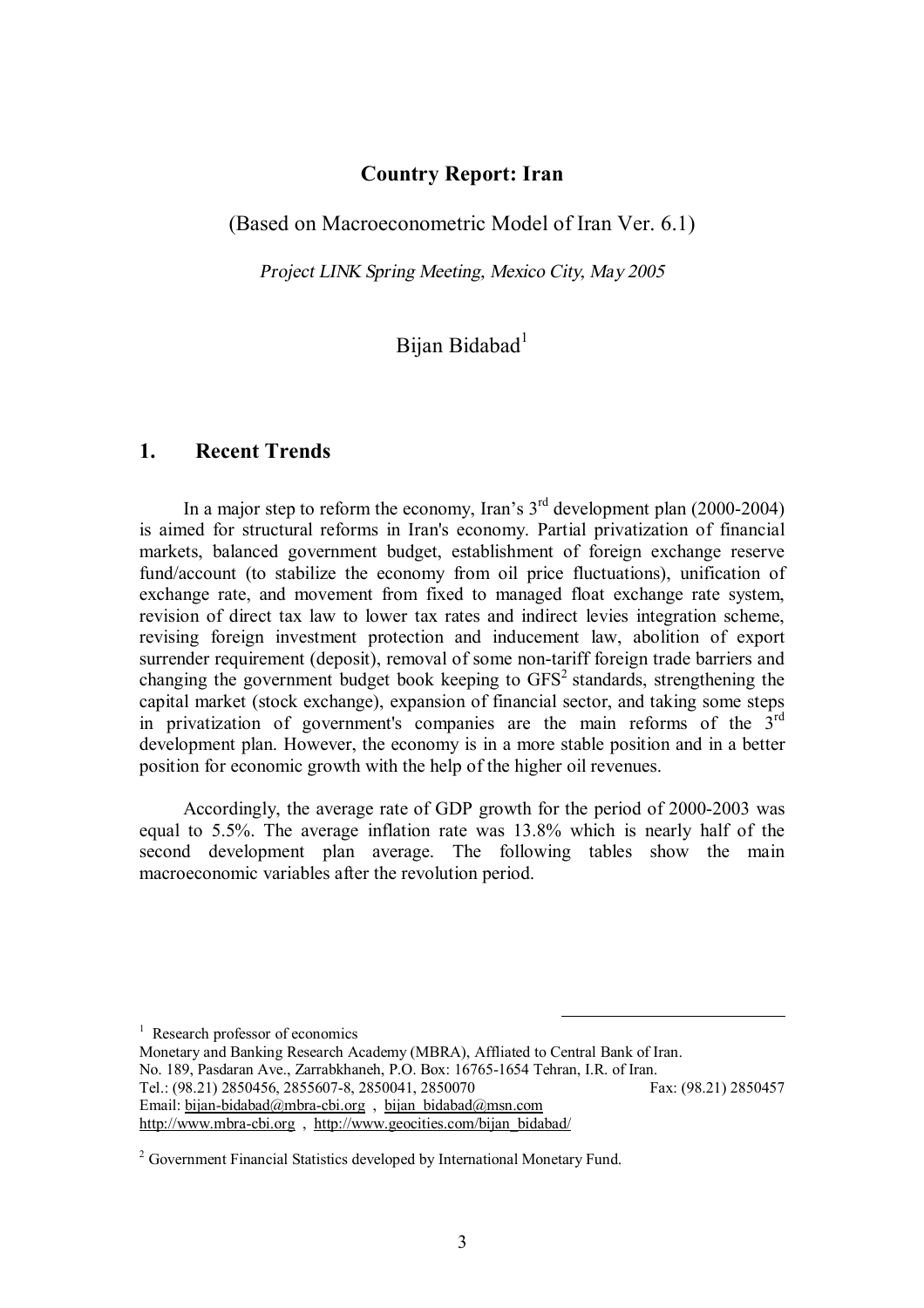| $\frac{6}{6}$              |        | $1st$ plan | $2nd$ plan |      | $3rd$ plan |      | $4th$ plan                                                          |
|----------------------------|--------|------------|------------|------|------------|------|---------------------------------------------------------------------|
| Gregorian Calendar         |        |            |            |      |            |      | 1979-1988 1989-1993 1994 1995-1999 2000-2003 2004 2005-2009         |
| Hijri Shamsi Calendar      |        |            |            |      |            |      | 1358-1367  1368-1372  1373  1374-1378  1379-1382   1383   1384-1388 |
| Inflation rate             | 18.9   | 18.4       | 35.2       | 25.1 | 15.9       | 16.4 | 9.9                                                                 |
| Economic growth rate       | $-1.9$ | 7.4        | 0.5        | 3.2  | 5.5        |      | 8                                                                   |
| Investment growth rate     | $-6.5$ | 9.2        | $-14.2$    |      | 11         |      | 12.2                                                                |
| Liquidity (M2) growth rate | 23.1   | 23.6       | 35.8       | 44.6 | 28.6       | 28.7 | 20                                                                  |
| Dollar/Rial % changes      | 29     | 12.1       | 58.6       | 24.6 | $-0.8$     | -5   |                                                                     |

Main economic variables during after the revolution period

Source: A quart of century ups and downs, review of Iran's economic changes, Ministry of Finance and Economic Affairs. 2004, Tehran, Iran.

Economic trends, Central Bank of Iran, No. 36,<http://www.cbi.ir/publications/PDF/etno38.pdf> Hijri Shamsi calendar starts at 21<sup>st</sup> March. 21 March 2004 Gregorian is 1<sup>st</sup> day of 1383 Hijri Shamsi.  $4<sup>th</sup>$  plan items are approved figures from the law of  $4<sup>th</sup>$  development plan.

| <b>Billion Dollars</b>                                                                          |                                                                               | $1st$ plan |      | $2nd$ plan | $3rd$ plan |                 | $4th$ plan |
|-------------------------------------------------------------------------------------------------|-------------------------------------------------------------------------------|------------|------|------------|------------|-----------------|------------|
| Gregorian Calendar                                                                              | 1979-1988    1989-1993    1994    1995-1999    2000-2003    2004    2005-2009 |            |      |            |            |                 |            |
| Hijri Shamsi Calendar   1358-1367   1368-1372   1373   1374-1378   1379-1382   1383   1384-1388 |                                                                               |            |      |            |            |                 |            |
| <b>Oil</b> export                                                                               | 14.6                                                                          | 15.5       | 14.6 | 15.4       | 22.6       | 36 <sup>°</sup> | 24         |
| Non-oil export                                                                                  | 0.6                                                                           | 2.3        | 4.8  | 3.1        | 4.5        | 7.5             | 10.5       |
| Import                                                                                          | 11.7                                                                          | 22.2       | 11.8 | 13.7       | 20.1       | 36              | 37         |

Main economic variables during the after revolution period

Source: A quart of century ups and downs, review of Iran's economic changes, Ministry of Finance and Economic Affairs. 2004, Tehran, Iran. And Central Bank of Iran.

Economic trends, Central Bank of Iran, No. 36,<http://www.cbi.ir/publications/PDF/etno38.pdf>

Hijri Shamsi calendar starts at 21<sup>st</sup> March. 21 March 2004 Gregorian is 1<sup>st</sup> day of 1383 Hijri Shamsi.  $4<sup>th</sup>$  plan items are approved figures from the law of  $4<sup>th</sup>$  development plan.

The  $4<sup>th</sup>$  development plan in merit is similar to the  $3<sup>rd</sup>$  plan as well. The general approach of the  $4<sup>th</sup>$  plan is more or less similar to the  $3<sup>rd</sup>$  plan and it is not expected for great change in the economy from the plan sight of view. But two points are worth mentioning that are the upcoming presidential election and continuous oil price increase which may alter the whole approach to the development process of Iran.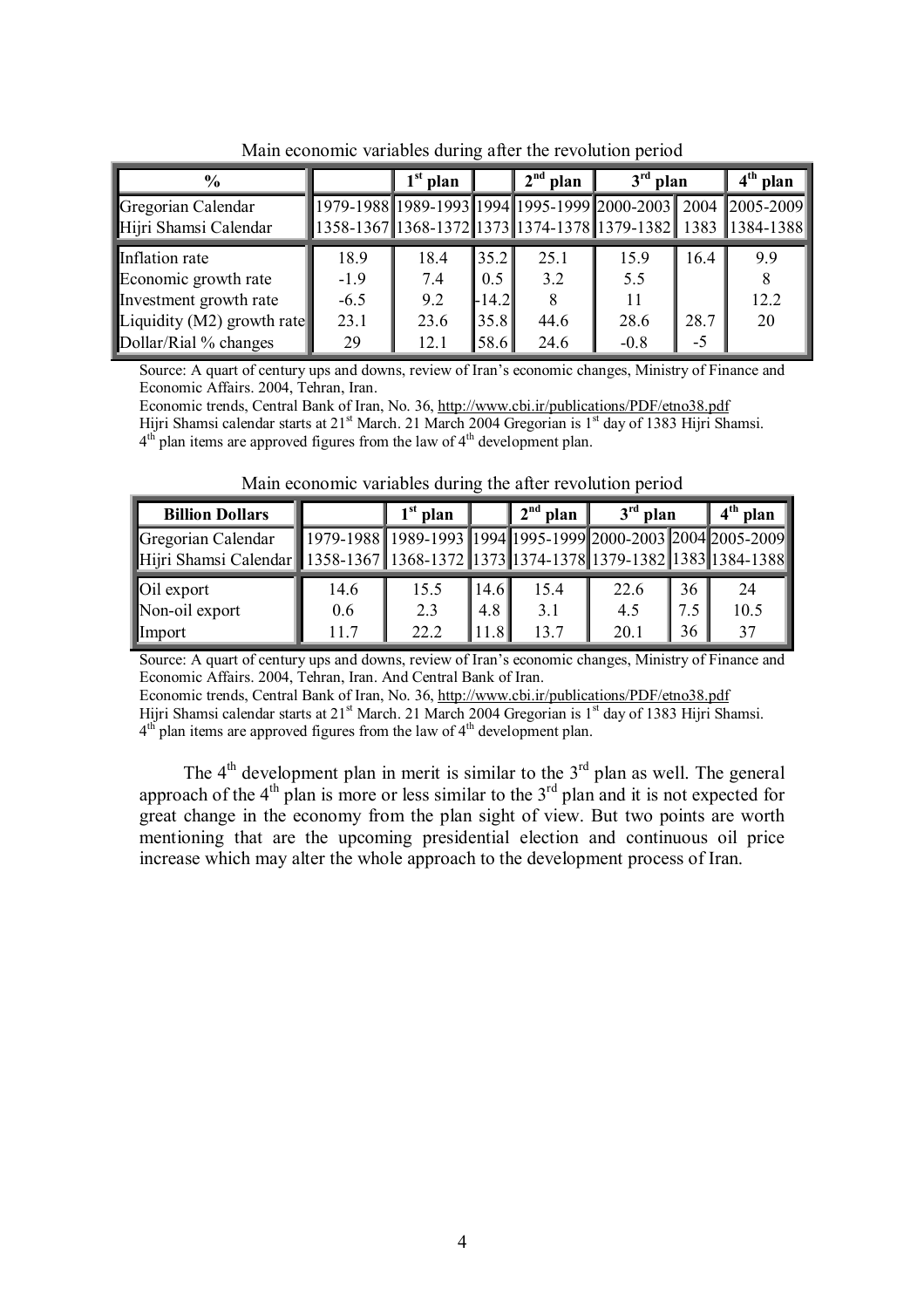

Source: Economic trends, Central Bank of Iran, No. 36, <http://www.cbi.ir/publications/PDF/etno38.pdf>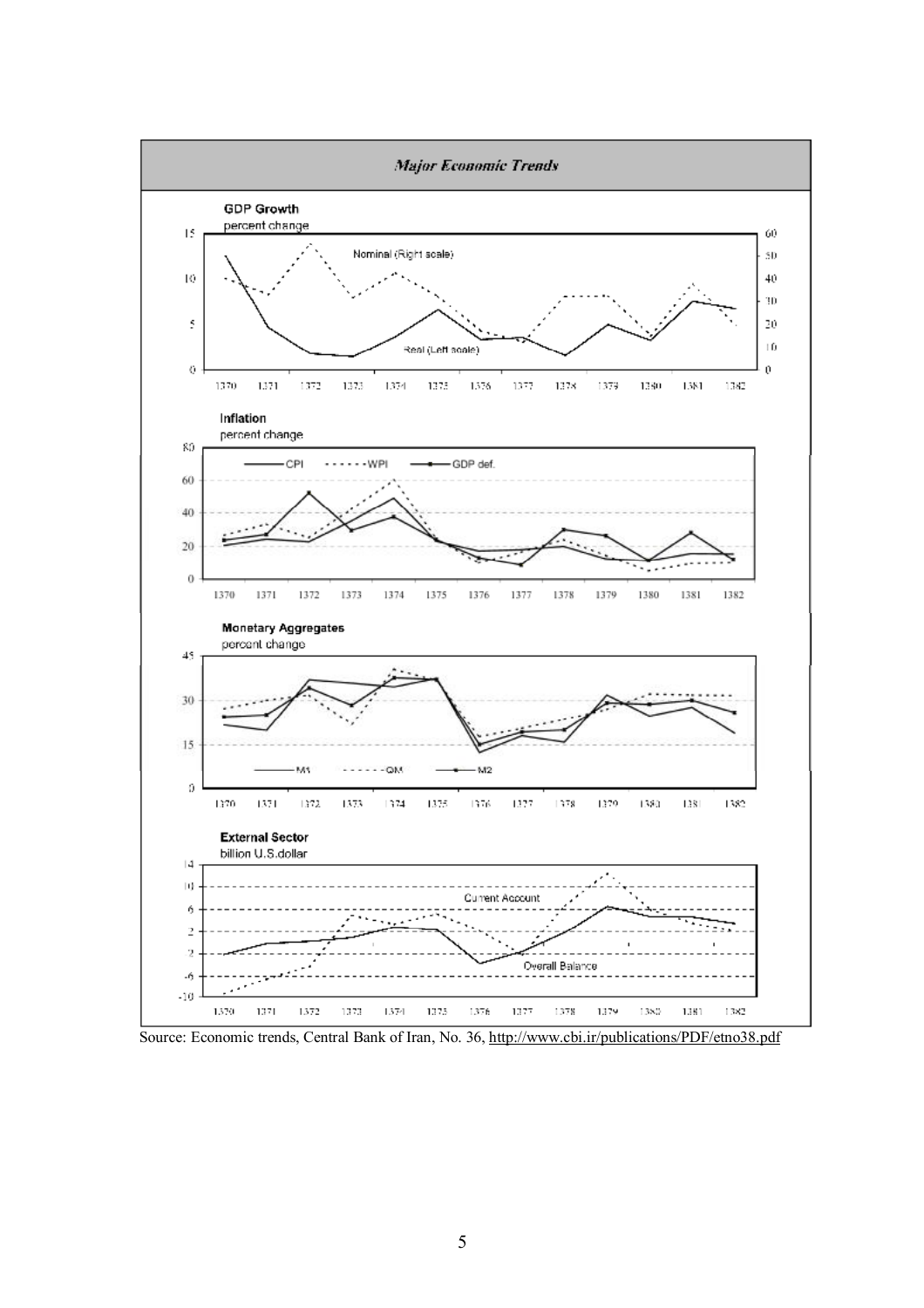

Source: Economic trends, Central Bank of Iran, No. 36, <http://www.cbi.ir/publications/PDF/etno38.pdf>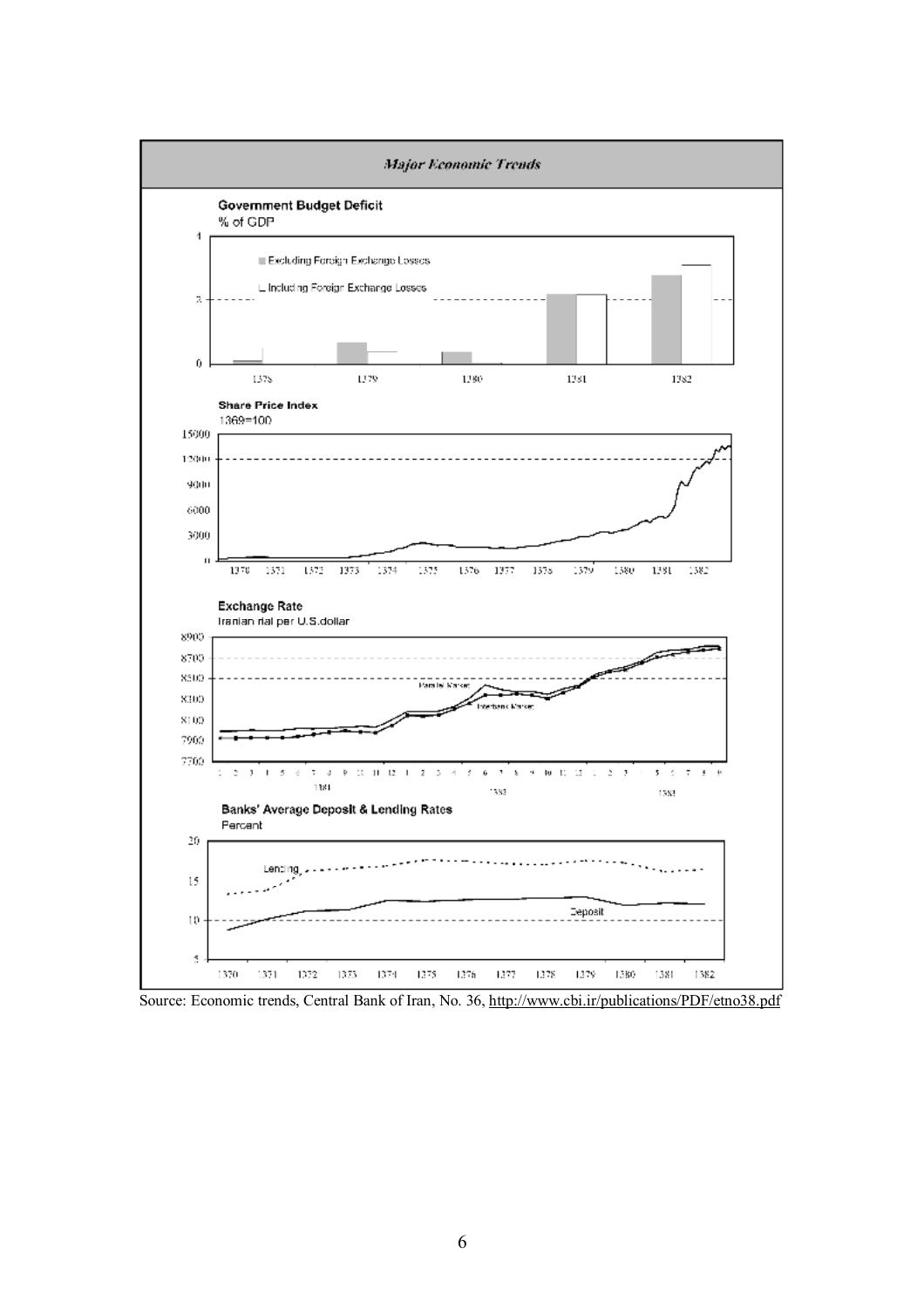# **2. National policy assumptions**

#### Foreign exchange system

The currency of Iran is Iranian Rial. Prior to March 21, 2002, the exchange rate system consisted of two official rates, the "oil-notional rate" used for government budget and some external transactions. The "non-oil export" or "certificate of exchange deposit" rate was effectively equivalent to market exchange rate at Tehran Stock Exchange (TSE rate) and applied to non-oil export receipts and regular import transactions.

From the beginning of Iranian fiscal year March 21, 2002, a unified managed float foreign exchange system was adopted. Exchange rates unification was launched along with elimination of all exchange restrictions on current account transactions prior to March 2002. Therefore, all foreign exchange transactions that formerly took place in TSE were shifted to a newly established inter-bank market. The basic official rate (oil-notional rate) was eliminated, and the exchange rate was unified to the rate prevailing at TSE market before unification.

In the subsequent years, exchange rate is determined under a managed floating system. Thus, all foreign exchange regulations in the areas of transaction of goods, services, and banking operations were revised with the aim of complying with the new exchange regime. In this market, in addition to the central bank, other banks can buy and sell foreign currencies. Thus, exporters are availed with full option in managing their foreign exchange resources. But there are some restrictions on foreign exchange capital account.

It is assumed that this system will go on during the forecast period.

#### Trade reforms

According to imports and exports regulations, imports are classified as "authorized", "conditional" and "prohibited" goods. Import of "authorized" goods requires no special license and permission, while import of "conditional" goods requires licensing by respective authorities. "Prohibited" goods are those which are forbidden by laws. As a whole, elimination of certification issuance procedures for almost all import items in conditional category was made more liberalization in foreign trade system.

To remove barriers to trade and restricting the smuggling, Ministry of Commerce announced a list of permitted intermediate goods and capital goods which are importable without foreign exchange transfer. To maintain coordination between foreign exchange and trade policies, the Ministry of Commerce revised the regulations pertaining on duties and tariffs. In this regard, downward adjustments were put into effect by a ratio of 5/22 as of March 21, 2002 and all import duties, taxes, and other charges (except commercial profit tax) were unified for the March 21, 2003 and a 4 percent duty rate was levied as a base for custom duties. New conditions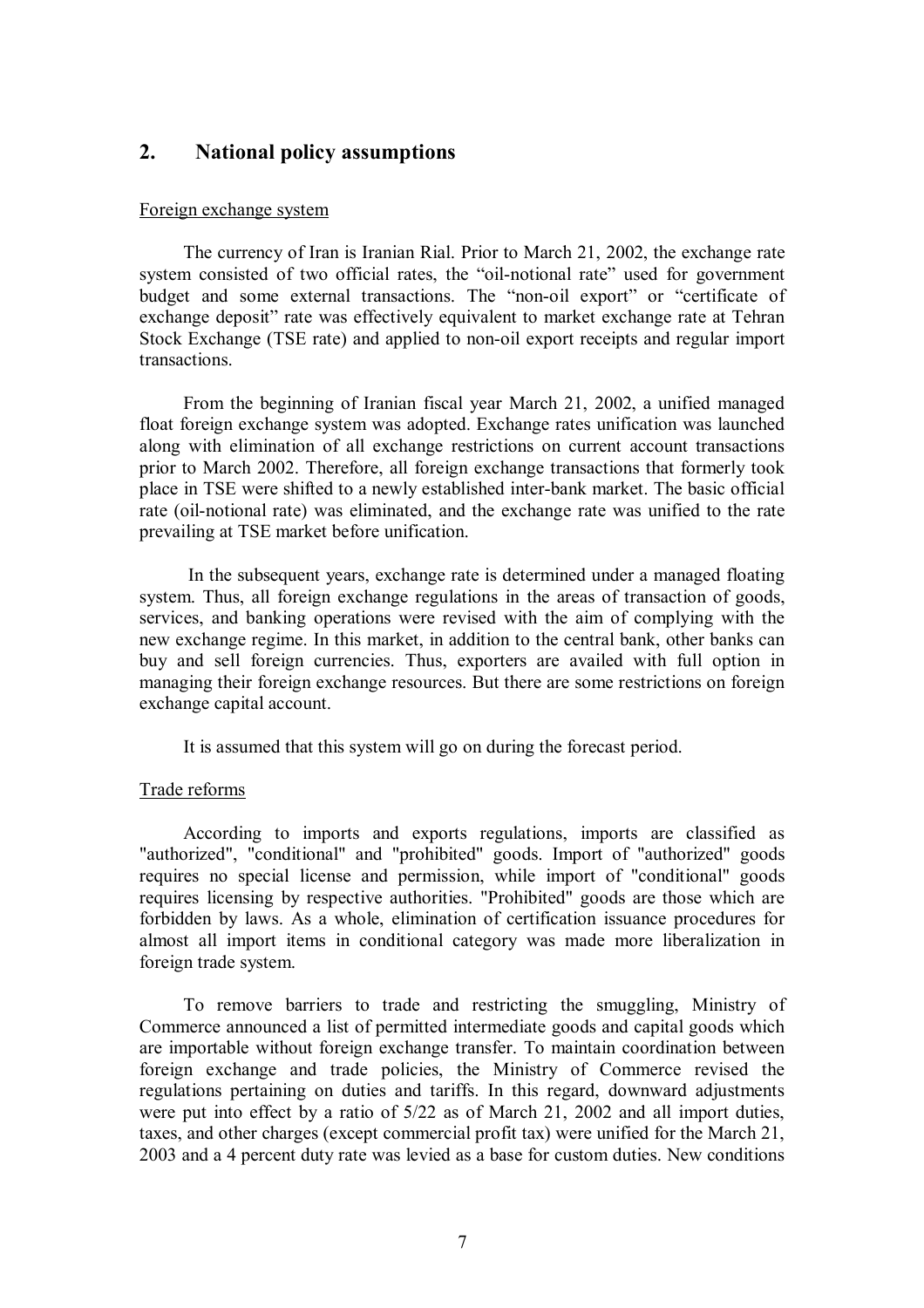were also set for using short-term credit lines (refinance) for importers. Thus, the import of spare parts and manufacturing machinery by private sector are authorized through this channel.

To promote non-oil exports, the Export Promotion Fund was established. To further liberalize the non-oil exports, export of all goods and services were exempted from surrender requirement (deposit) from March 21, 2002. This was a very important improvement in Iran's non-oil export. To compensate incurred losses of exporters due to exchange rate fluctuations, such as drastic fall of world prices of exported goods, some protections were defined through Export Guarantee Fund. Accompanying with these arrangements, Ministry of Commerce announced a new export rewards payments since 2002. Accordingly, goods with 10 to 100 percent of their domestic value-added, receive a reward of 1 to 3 percent of export values. In addition, 1 to 3 percent of export value shall be rewarded for marketing and export of new commodities. In another development, the comprehensive export promotion program was approved. The main targets of this program revolves around market competitiveness, reduction in public sector ownership, granting of explicit subsidies, reduction of tariffs and extension of banking facilities to export sector.

It is expected that this will be going on during the forecast period.

#### Foreign investment

The "Law for Attraction and Protection of Foreign Investment" was revised in 2002. In the revised version, the maximum share of foreign investment in all economic sectors is set to 25 percent and in all activities to 35 percent. The oil sector is exempted from these limits.

It is expected that there will not be any major changes in Iran's foreign investment. That is, there is no expectation for capital account liberalization more than free zone areas.

#### Monetary policies

The Money and Credit Council (MCC) approved the following policies to be implemented in 2004:

1. Public banks are authorized to extend up to 45% increase in outstanding of nonpublic sector facilities (loans) in 2004 without limitation of sectoral credit allocations. The share of various sectors out of total increase in the outstanding facilities of non-public sectors for commercial banks are as follows: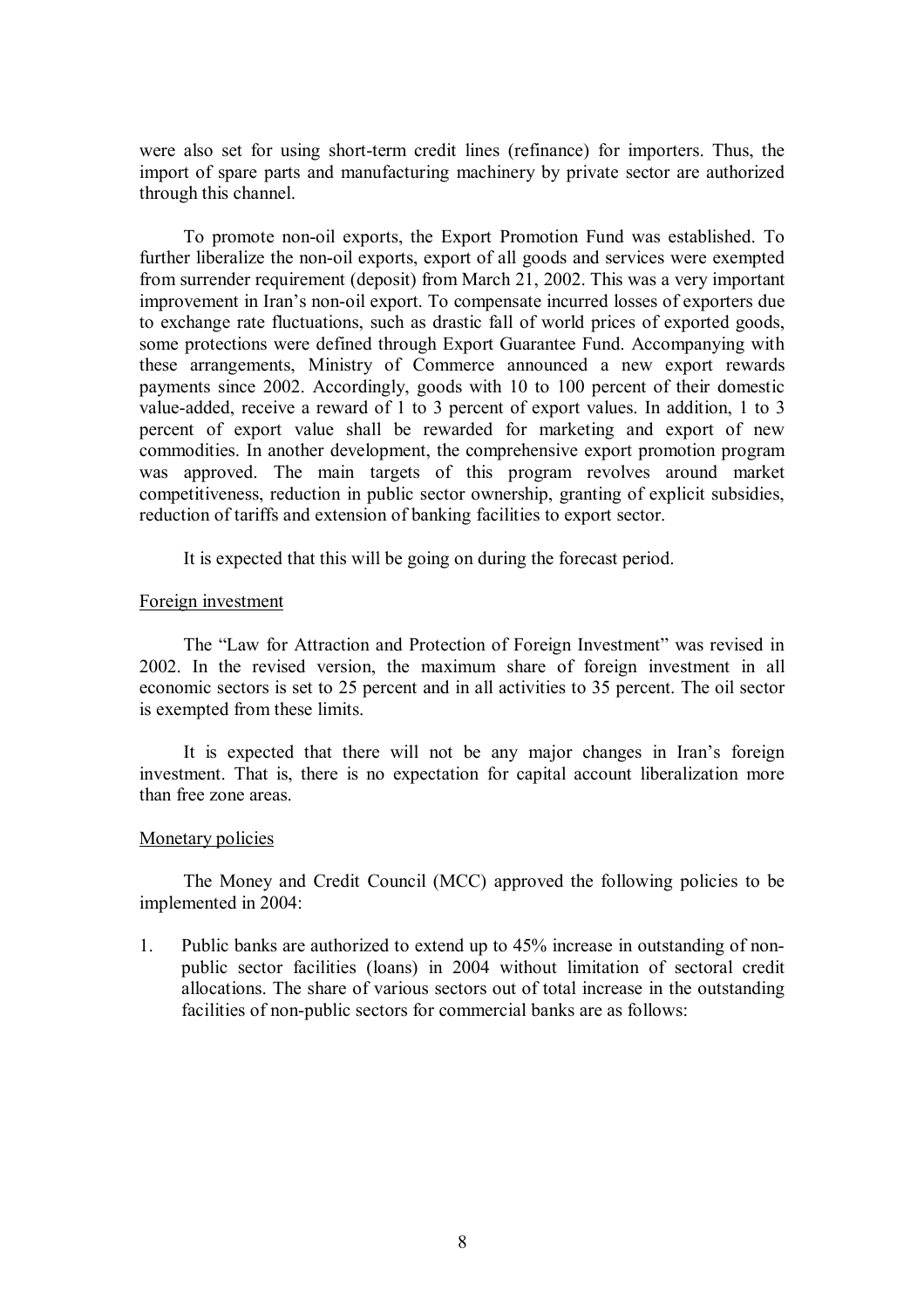| Sectoral allocation of credit to non-public sector (percent) |    |  |  |  |
|--------------------------------------------------------------|----|--|--|--|
| Agriculture and water                                        | 25 |  |  |  |
| Manufacturing and mining                                     | 32 |  |  |  |
| Housing and construction                                     | 28 |  |  |  |
| <b>Exports</b>                                               |    |  |  |  |
| Domestic trade, services and miscellaneous                   |    |  |  |  |
| าtal                                                         |    |  |  |  |

- 2. The provisional (expected) profit (interest) rate for short-term deposits was determined at 7 percent, and for term investment deposits was set at 13-17 percent per annum for deposits for different maturities. Banks are allowed to set their rates on two, three, and four-year deposits within the above range.
- 3. Expected (minimum) banking loans interest rates for manufacturing, mining and export sectors were reduced by one percent compared to 2003 rates. The rates for other sectors in public banks are the same as before. Thus, it is also assumed that the loans' interest rates of banking system will be reduced by 1% in 2004 and remain unchanged in 2005.
- 4. To reach the targets of the  $3<sup>rd</sup>$  Plan regarding inflation rate controls, Central Bank of Iran targeted liquidity growth within the range of 20-24 percent.
- 5. Central Bank of Iran was authorized to issue 5 trillion Rials participation papers<sup>3</sup> with 17% minimum expected profit (interest) rate.
- 6. Reserve requirement ratios for public commercial banks, private banks and nonbank credit institutions unified equal to weighted average of reserve requirement ratios at the end of 2003 for different financial institutions. Central Bank of Iran is authorized to change this rate in the range of  $\pm 3\%$ .

The above conditions are also adopted as policy assumptions for the forecast period.

### Fiscal policy

According to the 2004 government budget law, the following guidelines are drawn:

1. Increase in outstanding of directed banking facilities in 2004, is to be up to 3 trillion Rials. Public sector share of this increase is 25% and of cooperative and private sectors 75%. At least 65% percent of the share of cooperative and private sectors shall be distributed among deprived provinces.

<sup>&</sup>lt;sup>3</sup> Participation paper is some kind of bond with guaranteed and determined minimum expected interest rate. This invention is used to finance investment projects and the final interest rate will be determined at maturity in some excess of minimum rate.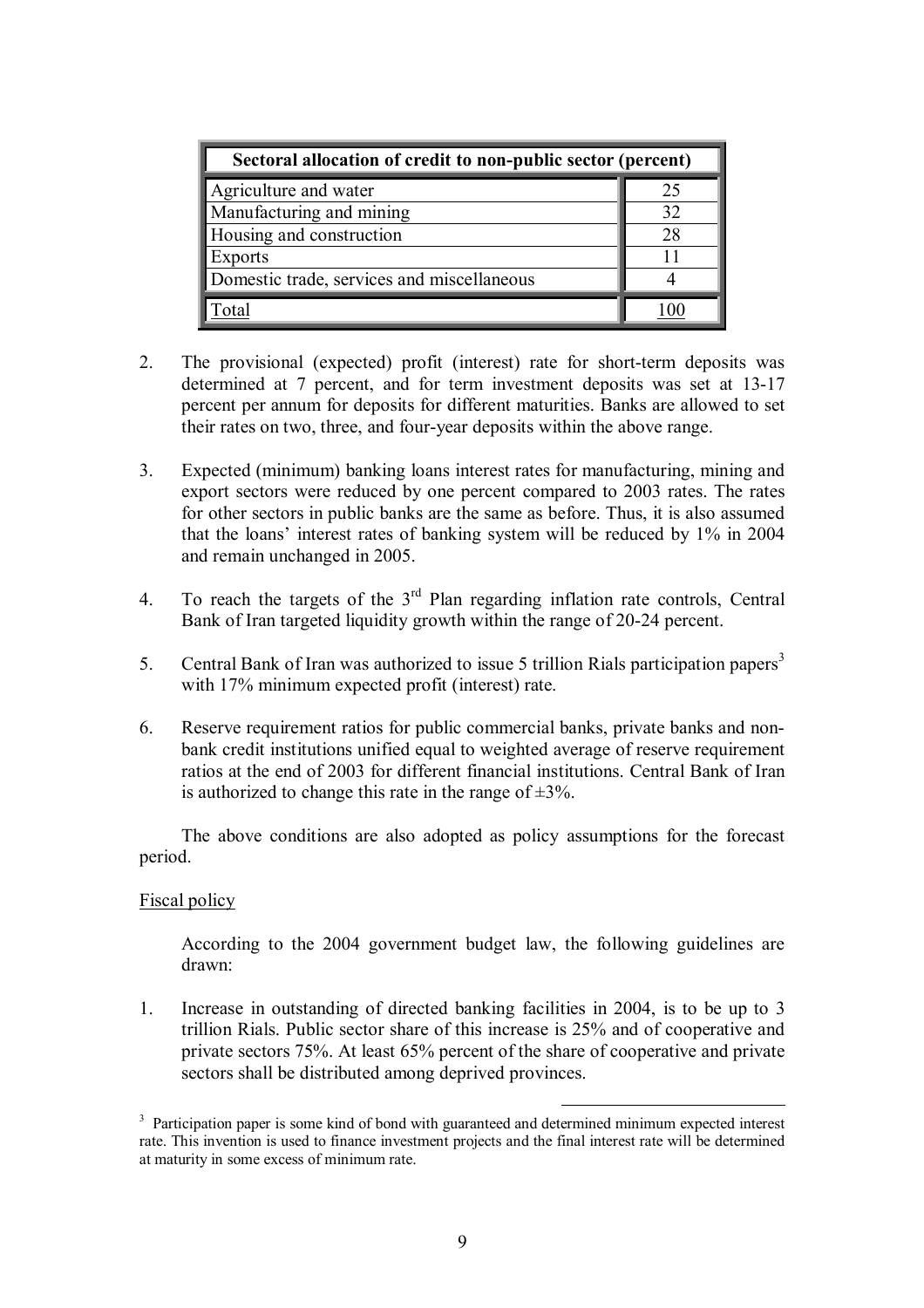- 2 Government is allowed to sell up to the ceiling of 16.1 billion us dollars in 2004. Moreover, the Central Bank is responsible for regulating foreign exchange market and management of balance of payments.
- 3. The accounting rate of government foreign exchange sale is based on inter-bank market rate. Government is allowed to provide and guarantee financial resources up to 9.3 billion dollars from foreign capital markets in form of project finance contracts or partnership.
- 4. Government is allowed to issue 10 trillion Rials participation papers to accelerate the implementation of acquisition of non-financial assets. Of this amount, 2 trillion Rials is allocated to road and transportation sector, 2.5 trillion Rials to water resources and 5.5 trillion Rials to other projects. Public corporations are also allowed to rise up participation papers issuance to 3.2 trillion Rials through issuing participation papers for completing projects of acquisition of non-financial assets.
- 5. Government current and development expenditures are assumed to be according to approved amounts for 2004 and will grow by previous year growth rate in 2005.

It is also assumed that there will not be any important changes from the above picture of government budget structure in our forecast period.

According to above presumptions, the amounts of assumed exogenous variables are as follows.

Capital account

Historical capital account data of Iran is less reliable than other items in her balance of payments. For the 4 years period of 2005-2008, mean of 2001-2004 of this variable was adopted as forecast.

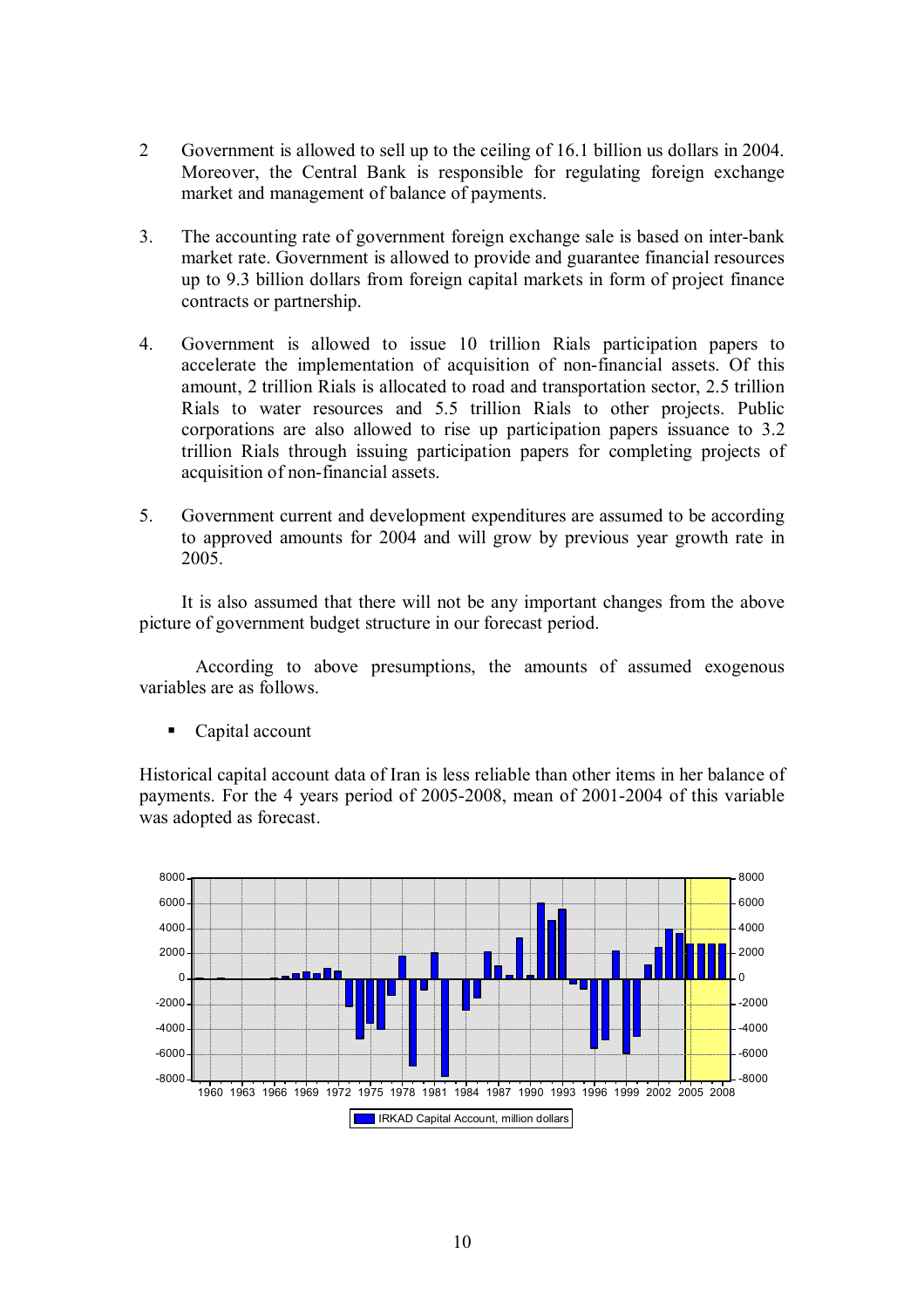• Production of oil

Production of oil of Iran is predicted to be constant during the  $4<sup>th</sup>$  plan (2005-2009), but production of gas condensate will be growing through South Pars investment in gas production.



• Exchange rates

Official and export exchange rates for 2005 are unique, and are as government budget has estimated for this year. That is 4.5% increase to 2004. We assign this value plus 3.8% for Euro/dollar average appreciation we will get 8.3% average increase for rial depreciation against dollar for 2006 to 2008.



• Foreign exchange obligation account

This variable is predicted from Central Bank of Iran financial calculations.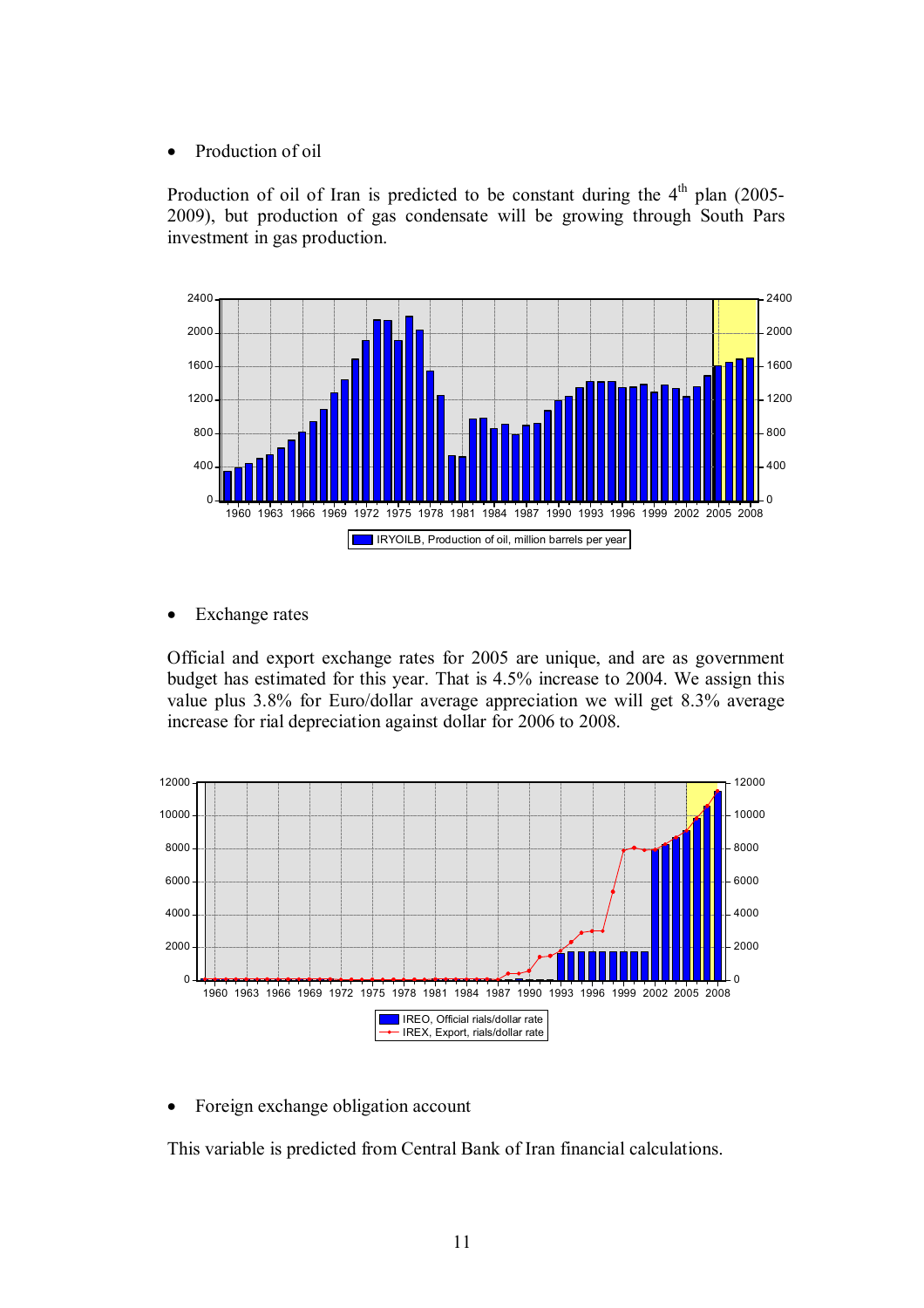# Billion rials



· Government expenditures

According to 2005 budget law, the estimates of current and development government expenditures are used. Forecast of these two items for 2006-2008 are based on the growth rates of these items in the law of  $4<sup>th</sup>$  development plan.



### Billion rials

• Price of domestic oil products

According to government budget law for the year 2005 the prices of 9 items including energy and (domestic) oil products will not increase for the first half of the 1384 (till October 2005). For the years 2006-2008 we adopt a growth rate of to 2003.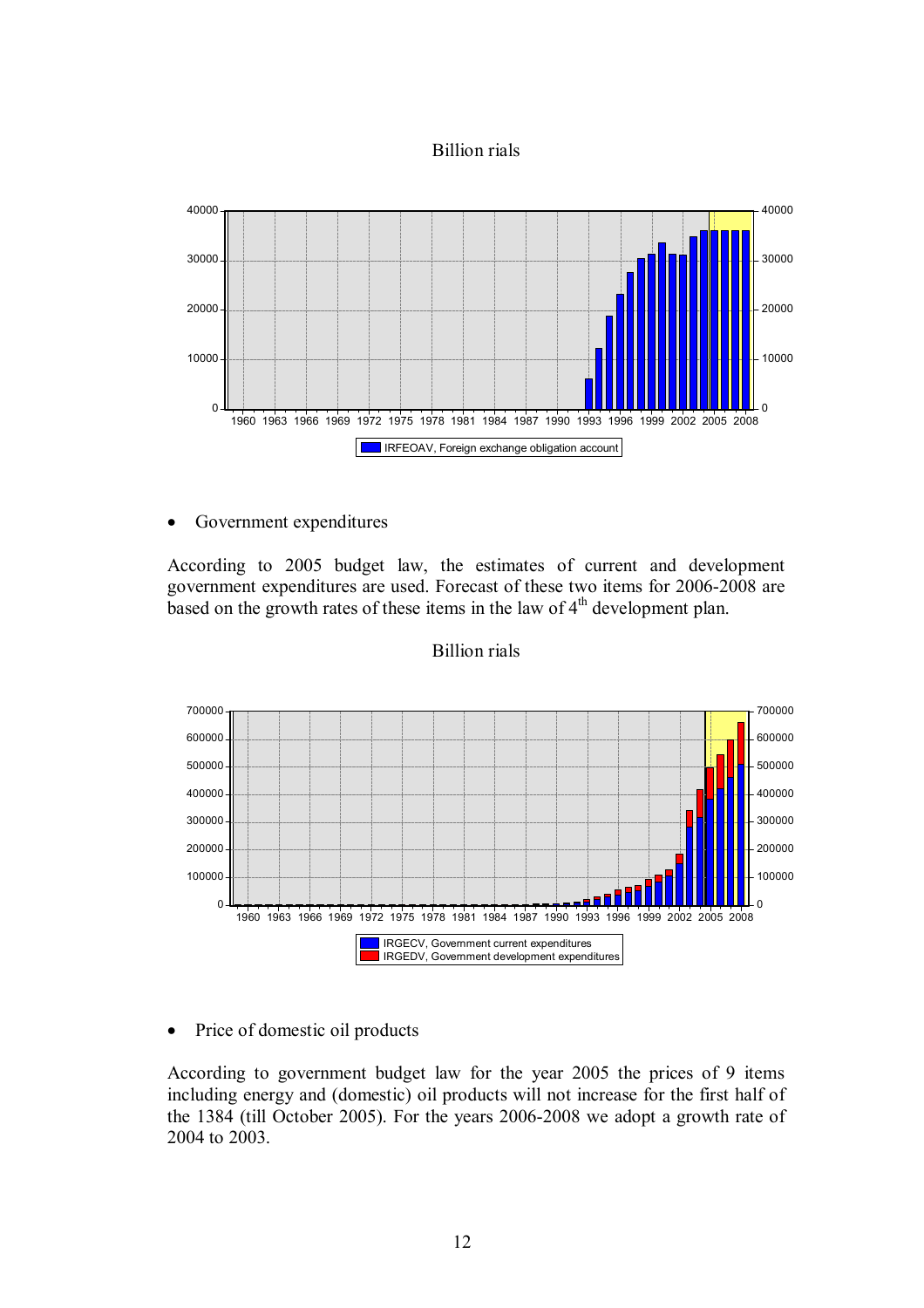



· Banking Loans and saving deposits interest rates

It is predicted that Central Bank of Iran will not reduce the loan and saving interest rates in 2005-2008 period. There was a 1% reduction in 2004 loans interest rates.

 $\frac{0}{0}$ 



• Share of machinery and equipments in import of goods

It is assumed that share of machinery and equipments in import of goods is the same as previous years for the period of 2005-2008.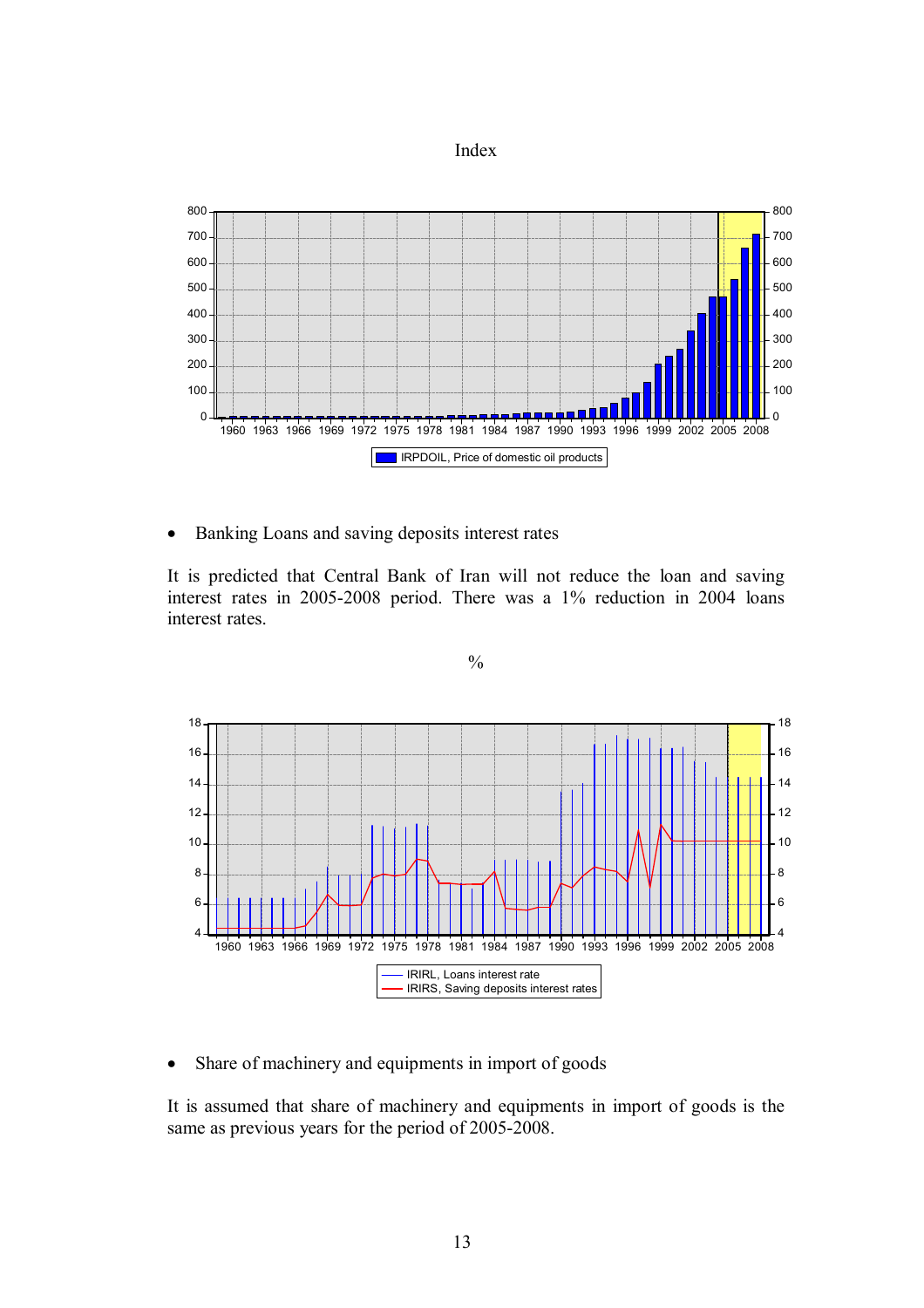

• Obligatory loans issued by government annual budgets

According to annual government budget, the banking system is obliged to grant credit facilities to private and public sectors for exact purposes. According to the 4<sup>th</sup> development plan an annual decrease of %20 relative to 2004 should be occurred. The trend and forecast of these variables are as depicted by the following graph:



Billion rials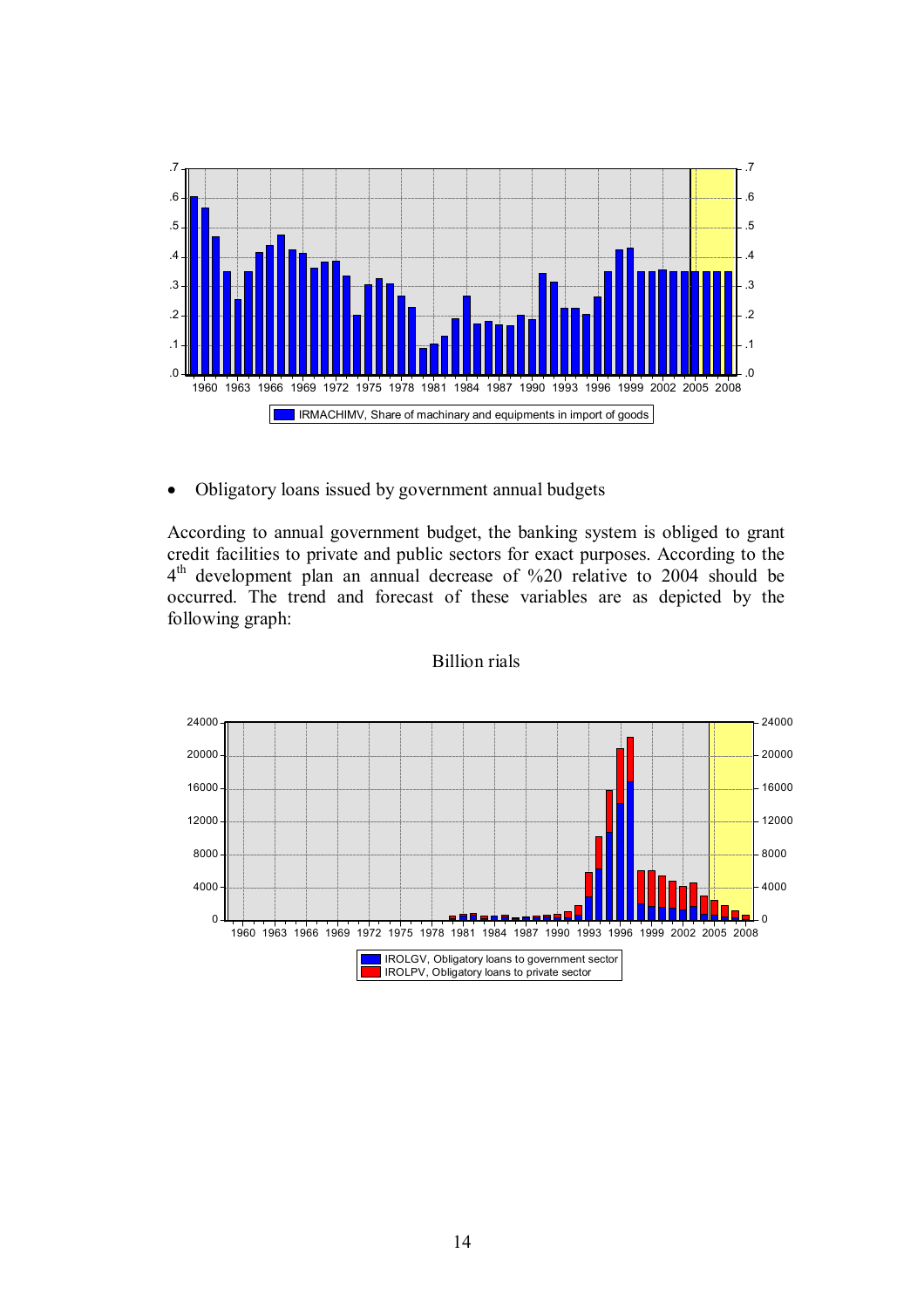# **3. International environment**

It is also assumed that the foreign economic variables of our model are as follows. However, the main variables affect Iran's economy is the crude oil price.

• OECD countries prices

The ex-post values for this variable and forecast values are depicted by the following graph. The values for 2003-2005 are based on Summary of Project LINK World Economic Outlook for Germany; since this country is important commercial partner of Iran. 2006-2008 values are based on 2003-2005 inflation rates average.



• Import price index

This variable has been predicted according to OECD price variable (OECDP).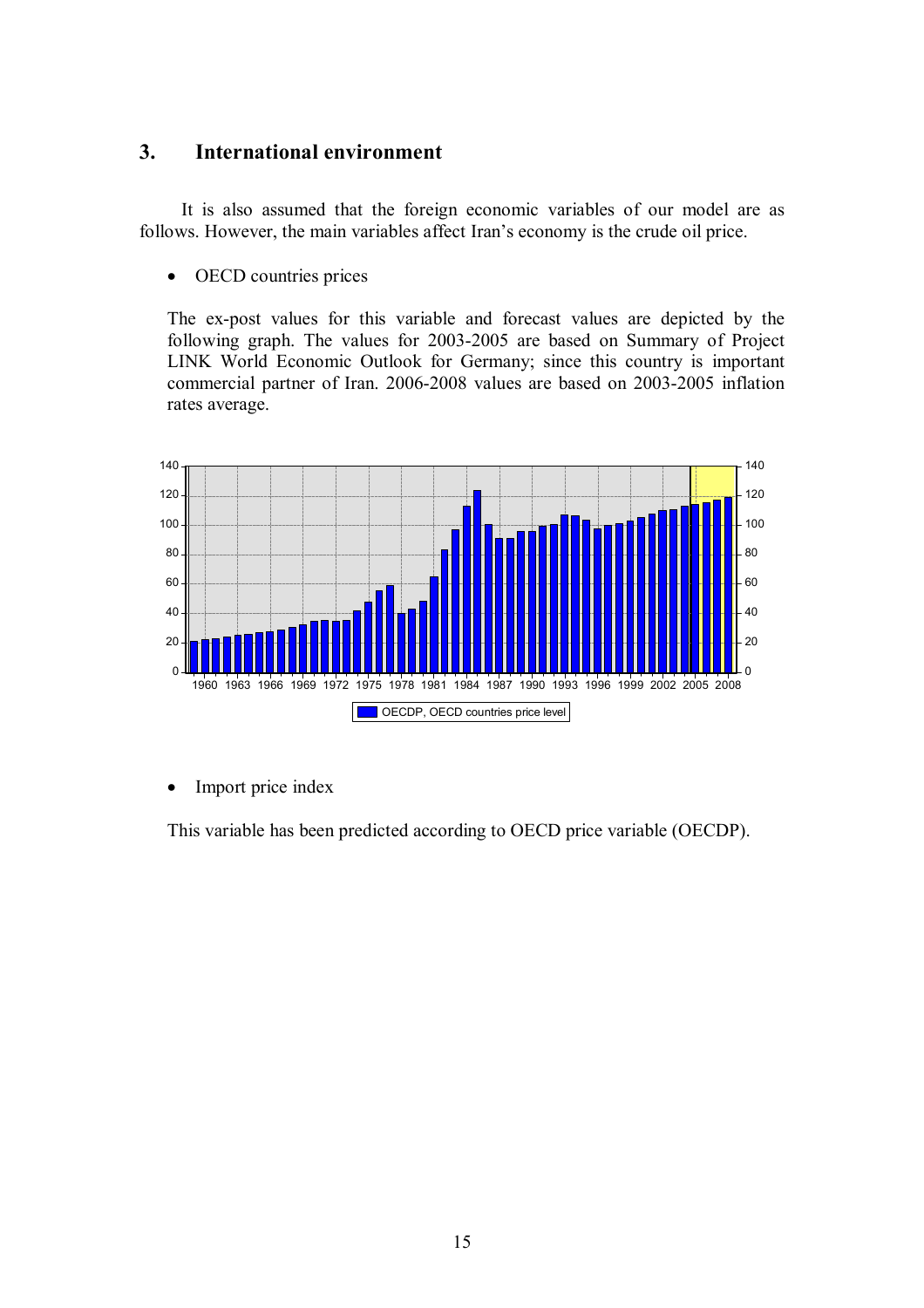

Price of oil

Oil prices have been rising and different forecasts do not predict low oil prices. What are the chances for prices to return to \$30 per barrel and what are the risks for even higher prices? This lost answer will be the most important variable in the Iran's economy. As the following graph shows, the oil price has an increasing pattern. But as a national model builder, we can not forecast the future of this variable in our national framework and any assumption regarding crude oil price may highly affect the forecasts of Iran's economy. However, we assumed that increase in price of oils in 2005 will coincide with LINK Global Economic Outlook. That is the average international price of oil is assumed to be \$38 per barrel of Brent crude oil in 2005 compared with an estimated average of \$40 in 2004.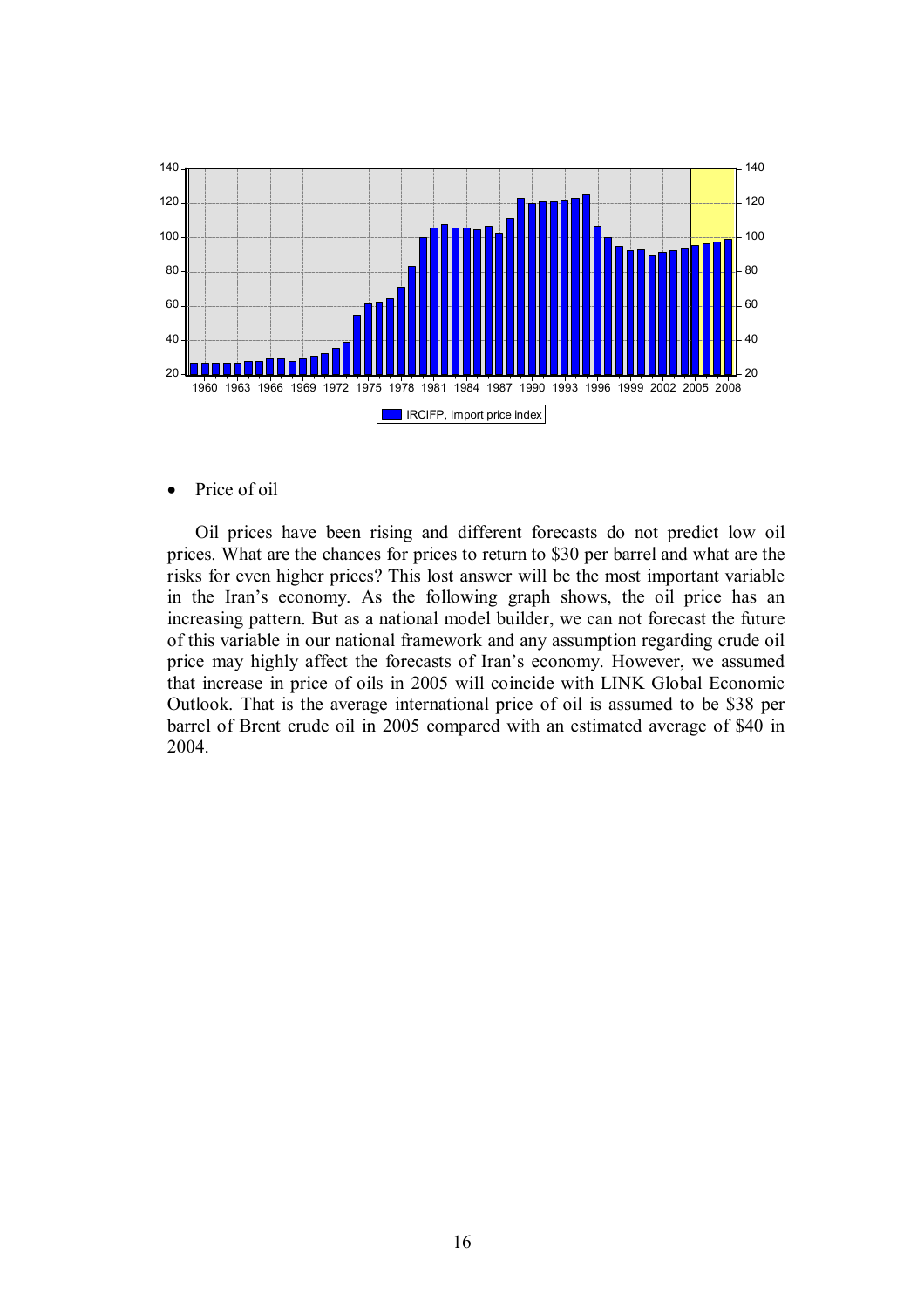

The forecasts for 2006-2008 are calculated from the growth rates of world oil prices by International Energy Outlook 2004 based on the following –high oil price $graph^4$ :



<sup>4</sup> <http://www.eia.doe.gov/oiaf/ieo/oil.html> Data are from the file: [http://www.eia.doe.gov/oiaf/ieo/excel/figure\\_26data.xls](http://www.eia.doe.gov/oiaf/ieo/excel/figure_26data.xls)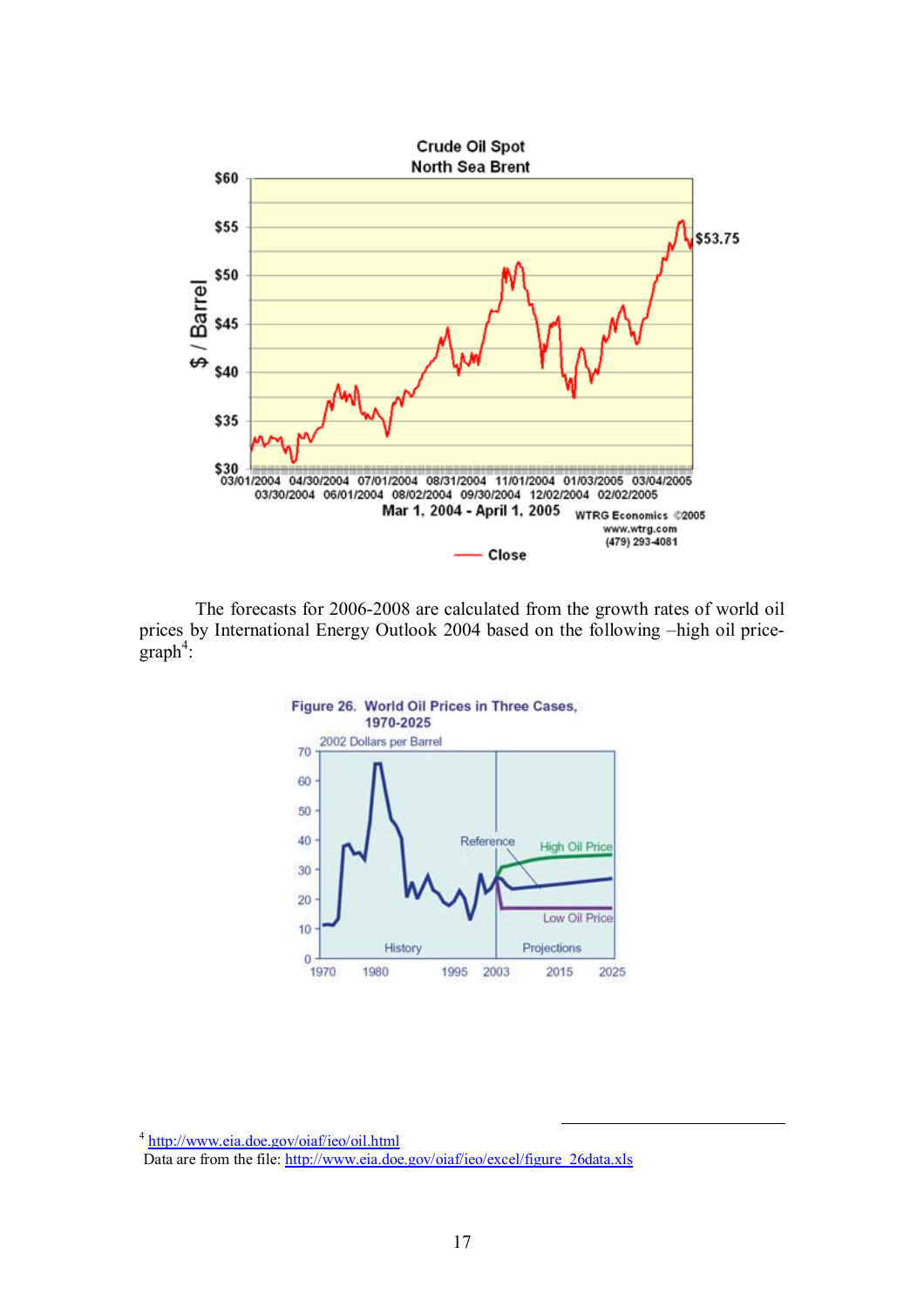# Dollars per barrel



• International interest rate

LIBOR, London Interbank Offer Rates on 6 month US dollar deposits for 2004- have been derived from International Financial Statistics (IFS) of International Monetary Fund (IMF). Value of 2.5% was assigned for 2006-2008 period.<sup>5</sup>

 $\frac{0}{0}$ 



Assumed values are according to following table:

<sup>&</sup>lt;sup>5</sup> This increase has been calculated from: [http://www.essenhyp.com/en/investor\\_relations/forecast\\_meeting/forecast\\_meeting\\_22\\_03\\_05.php](http://www.essenhyp.com/en/investor_relations/forecast_meeting/forecast_meeting_22_03_05.php)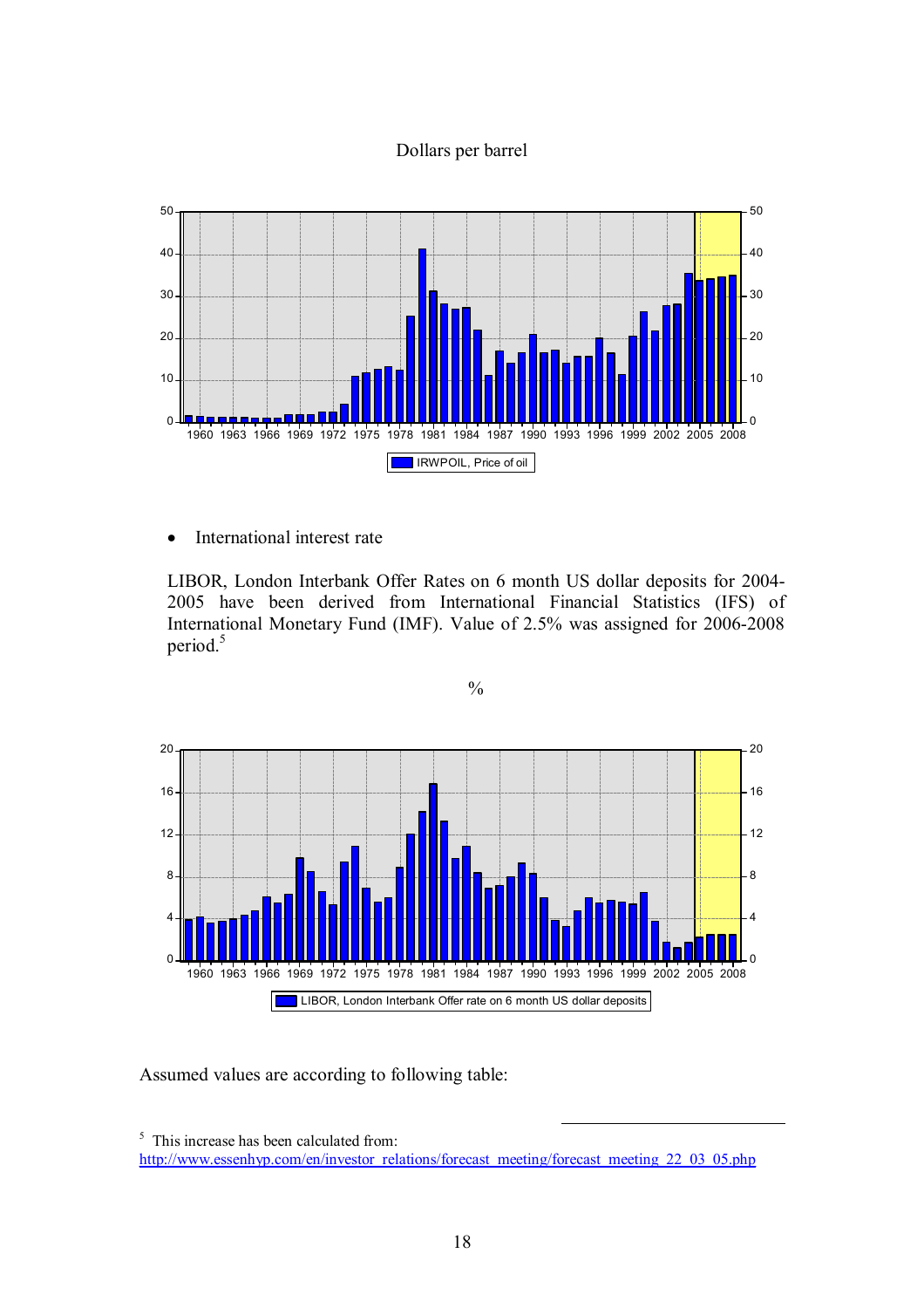| Variables<br><b>IRYEAR</b> | 2003<br>1382 | 2004<br>1383 | 2005<br>1384 | 2006<br>1385 | 2007<br>1386 | 2008<br>1387 |
|----------------------------|--------------|--------------|--------------|--------------|--------------|--------------|
|                            |              |              |              |              |              |              |
| <b>IRKAD</b>               | 4015         | 3633         | 2800         | 2800         | 2800         | 2800         |
| OECDP                      | 110.958      | 112.733      | 114.2        | 115.7        | 117.2        | 118.7        |
| <b>IRCIFP</b>              | 92.465       | 93.945       | 95.165       | 96.4         | 97.6         | 98.9         |
| <b>IRWPOIL</b>             | 28.10503     | 35.5         | 33.7         | 34.2         | 34.6         | 35           |
| <b>IRYOILB</b>             | 1363.64      | 1490         | 1610         | 1650         | 1690         | 1710         |
| IREO                       | 8282         | 8700         | 9095         | 9850         | 10600        | 11500        |
| <b>IREX</b>                | 8282         | 8700         | 9095         | 9850         | 10600        | 11500        |
| LIBOR                      | 1.23         | 1.73         | 2.23         | 2.5          | 2.5          | 2.5          |
| <b>IRFEOAV</b>             | 34755.4      | 35955.7      | 35955.7      | 35955.7      | 35955.7      | 35955.7      |
| <b>IRGECV</b>              | 282137.5     | 317672.9     | 383000       | 421300       | 463430       | 509800       |
| <b>IRGEDV</b>              | 60986.6      | 99089.8      | 113000       | 124300       | 136730       | 150400       |
| <b>IRPDOIL</b>             | 407.3479     | 470.47       | 470.47       | 541          | 662          | 715          |
| <b>IRIRL</b>               | 15.4597      | 14.4597      | 14.4597      | 14.4597      | 14.4597      | 14.4597      |
| <b>IRIRS</b>               | 10.2         | 10.2         | 10.2         | 10.2         | 10.2         | 10.2         |
| <b>IRMACHIMV</b>           | 0.35049      | 0.35         | 0.35         | 0.35         | 0.35         | 0.35         |
| <b>IROLGV</b>              | 1750         | 750          | 600          | 450          | 300          | 150          |
| IIROLPV                    | 2860         | 2250         | 1800         | 1350         | 900          | 450          |

**Assumed values for all exogenous variables** 

# **4. Forecast summary**

The following table shows the forecast of the Macroeconometric Model of Iran Version 6.1 for some selected variables. As it mentioned earlier the oil price forecast is a major and determinant factor in Iran's economy prediction. This will be the main sources of overforcasting/underforcasting of the model.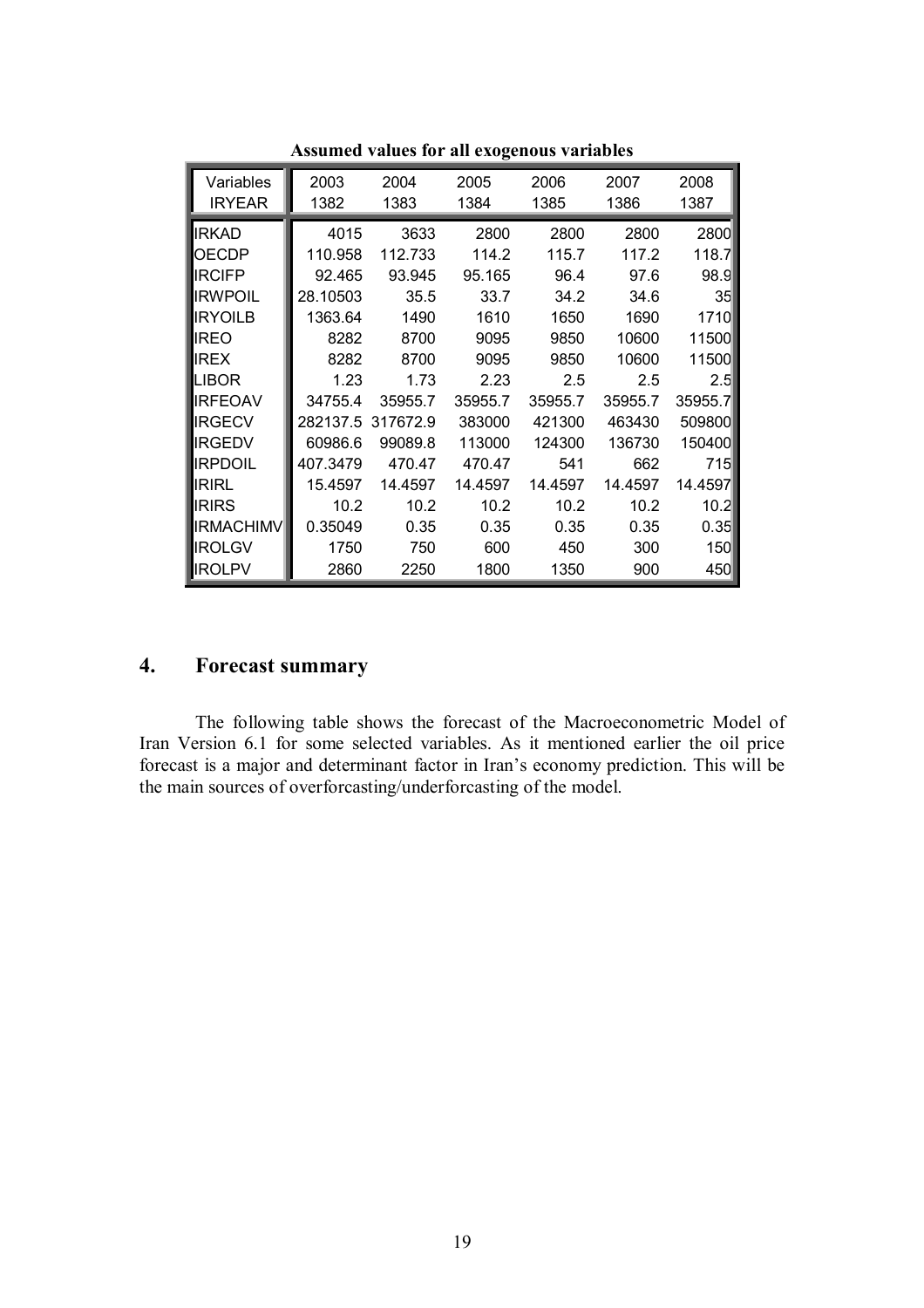| <b>Christian Year</b>                        |         | 2004          | 2005     | 2006             | 2007     | 2008     |
|----------------------------------------------|---------|---------------|----------|------------------|----------|----------|
| Iranian year                                 | 1382    | 1383          | 1384     | 1385             | 1386     | 1387     |
| Private consumption at constant prices,      |         | 204374 223818 |          | 240620 257294    | 274714   | 292648   |
| billion Rials                                | $%$ ch  | 9.5%          | 7.5%     | 6.9%             | 6.8%     | 6.5%     |
|                                              |         | 128620 170587 |          | 188167 201090    | 213760   | 224464   |
| Investment at constant prices, billion Rials | $%$ ch  | 32.6%         | 10.3%    | 6.9%             | 6.3%     | 5.0%     |
| Gross domestic product at market prices at   | 378521  | 426117        |          | 459234 486822    | 515156   | 542794   |
| constant prices, billion Rials               | $%$ ch  | 12.6%         | 7.8%     | 6.0%             | 5.8%     | 5.4%     |
| Non-oil gross domestic product at market     | 333259  | 375588        |          | 404203 430016    | 456638   | 483347   |
| prices at constant prices, billion Rials     | $%$ ch  | 12.7%         | 7.6%     | 6.4%             | 6.2%     | 5.8%     |
|                                              | 18695   | 19738         | 20587    | 21425            | 22307    | 23256    |
| Employment, thousands                        | $%$ ch  | 5.6%          | 4.3%     | 4.1%             | 4.1%     | 4.3%     |
|                                              | 2725.3  | 2678.7        | 2925.8   | 3293.7           | 3741     | 4259.5   |
| Unemployment, thousands                      | % ch    | $-1.7%$       | 9.2%     | 12.6%            | 13.6%    | 13.9%    |
|                                              | 60.6    | 70.8          | 67.6     | 57.4             | 54.5     | 65.9     |
| Non-organized market interest rate           | $%$ ch  | 16.8%         |          | $-4.5\% -15.1\%$ | $-5.1%$  | 20.9%    |
|                                              | 519939  | 640461        |          | 769380 927309    | 1103274  | 1304714  |
| Liquidity, billion Rials                     | $\%$ ch | 23.2%         | 20.1%    | 20.5%            | 19.0%    | 18.3%    |
|                                              | 25873   | 36166         | 39112    | 41904            | 44795    | 47141    |
| Import of goods, million Dollars             | $%$ ch  | 39.8%         | 8.1%     | 7.1%             | 6.9%     | 5.2%     |
|                                              | 9860    | 11374         | 12321    | 13050            | 13826    | 14615    |
| Import of services, million Dollars          | $%$ ch  | 15.4%         | 8.3%     | 5.9%             | 5.9%     | 5.7%     |
|                                              | 938.2   | 1056.8        | 1169.3   | 1206.9           | 1244.4   | 1263.2   |
| Export of oil, million barrels/year          | $%$ ch  | 12.6%         | 10.6%    | 3.2%             | 3.1%     | 1.5%     |
|                                              | 5458.1  | 5799.1        | 6146.1   | 6543.9           | 6984.2   | 7450.7   |
| Export of non-oil goods, million Dollars     | $%$ ch  | 6.2%          | 6.0%     | 6.5%             | 6.7%     | 6.7%     |
|                                              | 6071    | 7205          | 8229     | 9282             | 10402    | 11610    |
| Export of services, million Dollars          | $%$ ch  | 18.7%         | 14.2%    | 12.8%            | 12.1%    | 11.6%    |
|                                              | 26368   | 37515         | 39407    | 41275            | 43056    | 44211    |
| Export of oil, million Dollars               | $%$ ch  | 42.3%         | 5.0%     | 4.7%             | 4.3%     | 2.7%     |
|                                              | 3481    | 4011          | 3351     | 3122             | 2765     | 2427     |
| Current account, million Dollars             | $%$ ch  | 15.2%         | $-16.5%$ | $-6.8%$          | $-11.4%$ | $-12.2%$ |
|                                              | 4706    | 7189.5        | 4757     | 4615.5           | 4375.9   | 4161.1   |
| Balance of payments, million Dollars         | % ch    | 52.8%         | $-33.8%$ | $-3.0\%$         | $-5.2\%$ | $-4.9\%$ |
|                                              | 17726   | 46201         | 47275    | 49508            | 51782    | 52607    |
| Terms of trade, billion Rials                | $\%$ ch | 160.6%        | 2.3%     | 4.7%             | 4.6%     | 1.6%     |
| Gross domestic product implicit price        | 2.96    | 3.26          | 3.49     | 3.77             | 4.06     | 4.42     |
| deflator                                     | $%$ ch  | 10.1%         | 7.1%     | 8.0%             | 7.7%     | 8.9%     |
|                                              | 3.48    | 3.17          | 3.27     | 3.53             | 3.78     | 4.12     |
| Import implicit price deflator               | % ch    | $-8.9%$       | 3.2%     | 8.0%             | 7.1%     | $9.0\%$  |
|                                              | 4.49    | 5.2           | 5.19     | 5.56             | 5.92     | 6.36     |
| Export implicit price deflator               | $%$ ch  | 15.8%         | $-0.2%$  | 7.1%             | 6.5%     | 7.4%     |
|                                              | 242.6   | 260.3         | 287.3    | 311              | 334.7    | 368.4    |
| Consumer price index                         | $%$ ch  | 7.3%          | 10.4%    | 8.2%             | 7.6%     | $10.1\%$ |
|                                              | 216.5   | 224.4         | 241.1    | 257.7            | 274.2    | 297.4    |
| Wholesale price index                        | $%$ ch  | 3.6%          | 7.4%     | 6.9%             | 6.4%     | 8.5%     |

**Forecast of the main Iran's macroeconomic variables**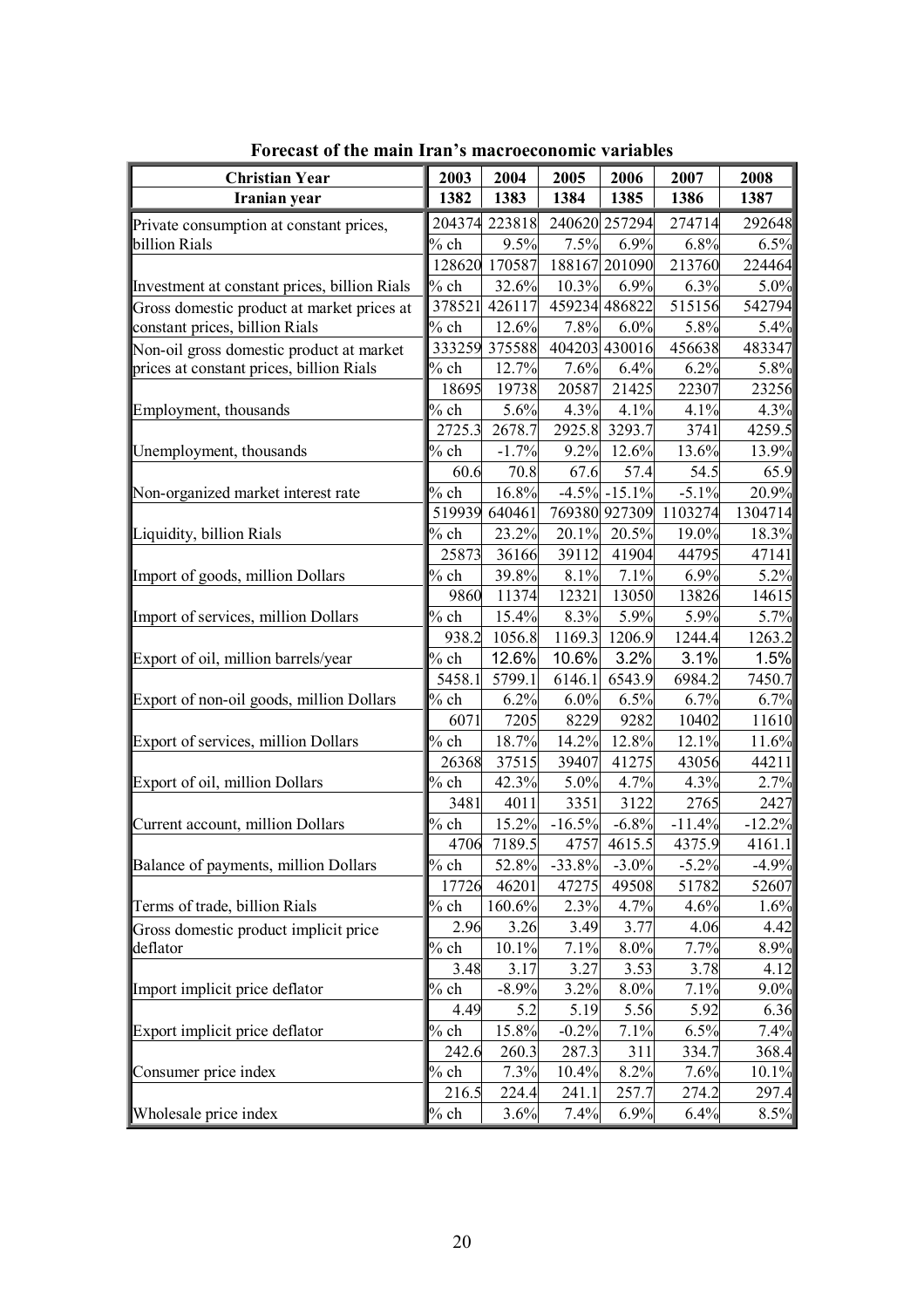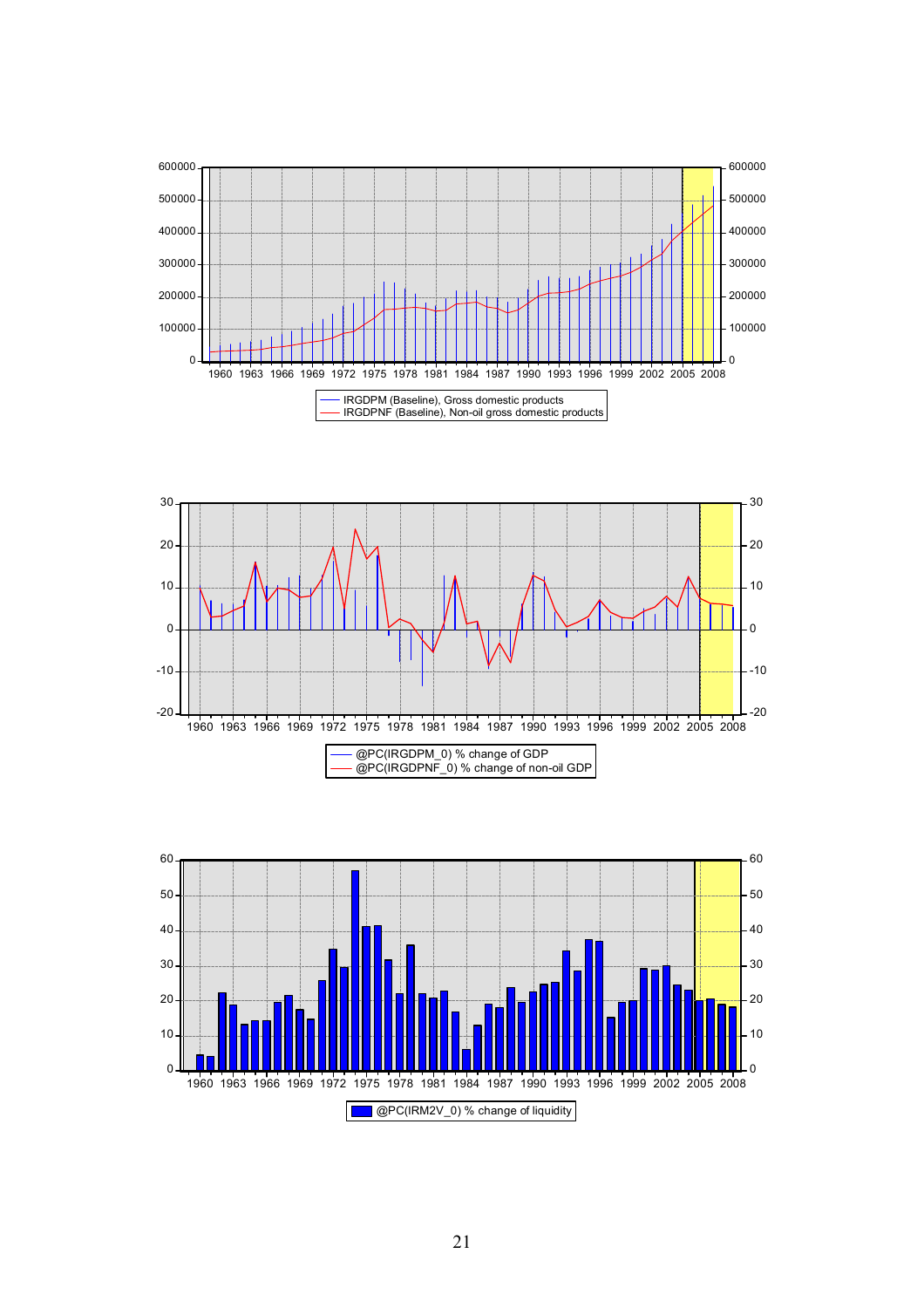